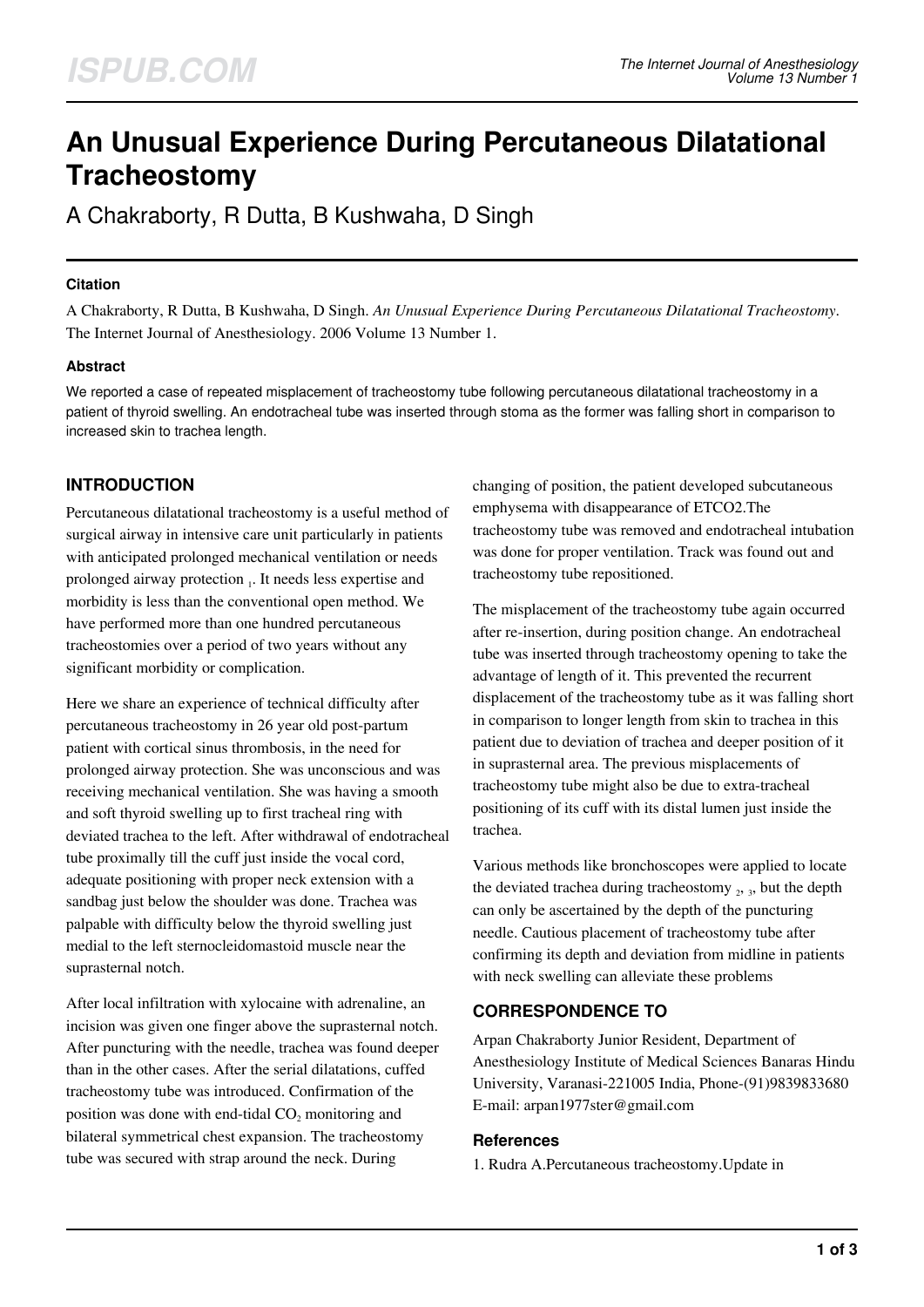Anaesthesia.2002(15):Article 16 2. Barba CA, Angood PB, Kauder DR et al. Bronchoscopic guidance makes percutaneous tracheostomy a safe, cost effective and easy to teach procedure. Surgery 1995; 118

:879-83

3. Fernandez L, Norwood S, Roettger R, Gass D, Wilkins H. Bedside percutaneous tracheostomy with bronchoscopic guidance in critically ill patients. Archives of Surgery 1996; 131:129-32.